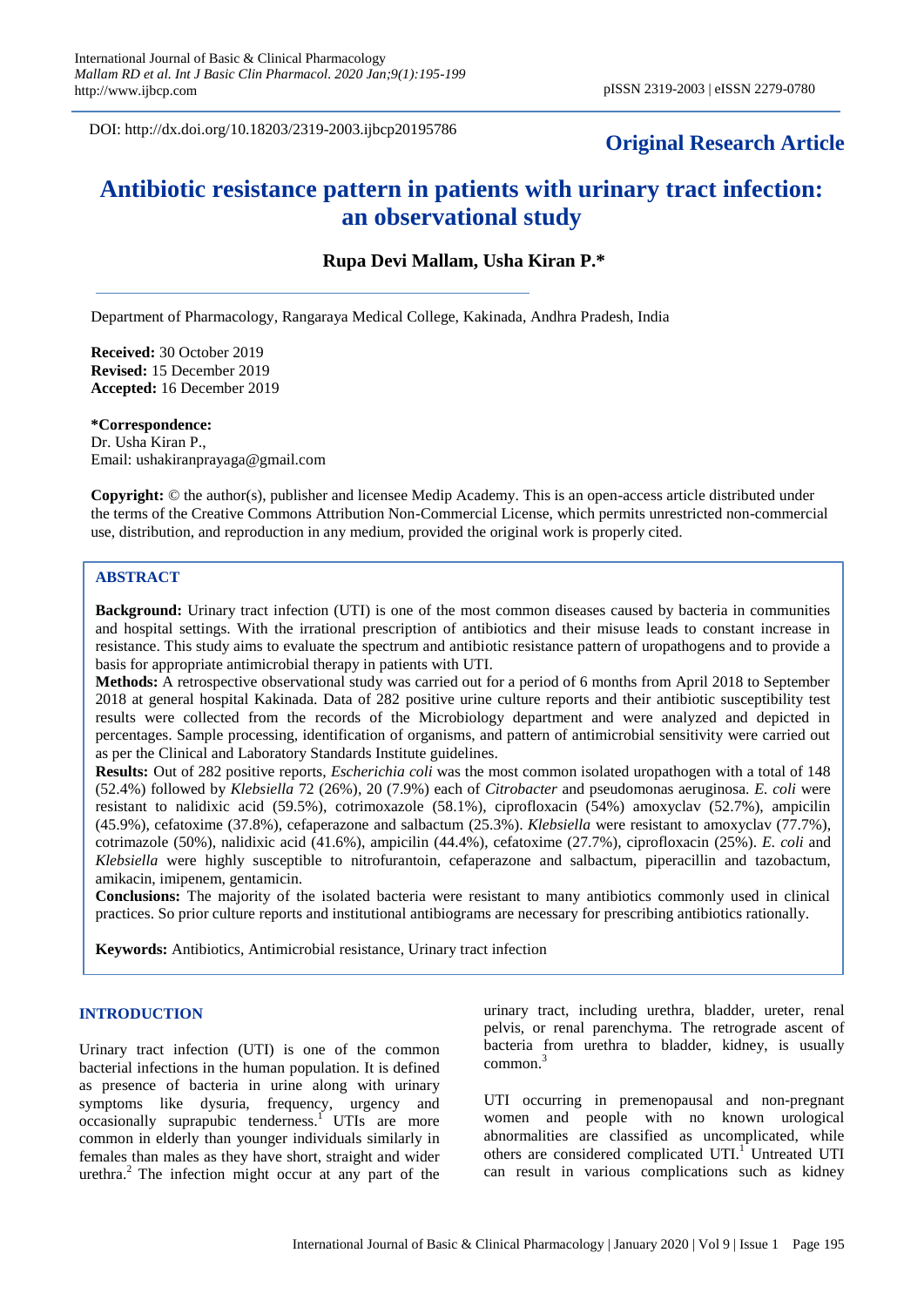damage, renal scarring, and renal failure. UTI is commonly caused by Gram-negative bacteria such as *Escherichia coli*, *Proteus* species, *Pseudomonas aeruginosa*, *Acinetobacter* species, and Gram-positive bacteria such as *Enterococcus* species and Staphylococcus species also contribute to causing UTIs.<sup>4</sup> Treatment constitutes prescription of common antibiotics. But these urinary pathogens have shown a changed pattern of susceptibility to antibiotics, resulting in an increase in resistance to commonly used antibiotics.<sup>5</sup>

The distribution of organisms and their susceptibility pattern to antibiotics vary regionally. Therefore, in-depth knowledge of the frequency of the causative microorganisms and their susceptibility to various antibiotics are necessary. It is also crucial to be aware of the changing patterns of antibiotic resistance in a locale. 5- <sup>8</sup> Hence, the current retrospective analysis of the uropathogens and their susceptibility pattern for six months in patients with UTI in a tertiary care hospital has been undertaken.

This study aids in facilitating the empiric treatment of patients with symptoms of UTIs, and this data would help authorities to formulate antibiotic prescription policies, at least for a region.

### **METHODS**

An observational study was conducted for a period of 6 months from April 2018 to September 2018 in a tertiary care hospital in Kakinada. The data regarding culture and sensitivity of the organisms isolated from urine culture were collected from the records of the Microbiology Department, which included both Out-Patients (OP) and In-Patients (IP). A total of 282 positive urine cultures, non-repetitive samples during the study period were included. Sample processing, identification of organisms to the genus/species level and antimicrobial sensitivity were carried out as per the Clinical and Laboratory Standards Institute guidelines.

Antibiotics tested for sensitivity against gram-negative and gram-positive bacteria were ampicillin, amikacin, amoxycillin and clavulonic acid ,chloramphenicol, cefotaxime, ceftriaxone, ceftazidime, cefoxitin, cotrimoxozol, ciprofloxacin, ceftriaxone and sulbactum, cefaperazone and sulbactum, clindamycin, erythromycin, furazolidone, gentamycin, imipenem, kanamycin, levofloxacin, lomefloxacin, linezolid, meropenem, nitrofurantoin, norfloxacin, nalidixic acid, penicillin, piperacillin and tazobactum, teicoplanin, vancomycin. All the analysis was performed and depicted in a simple percentage method.

### **RESULTS**

In the present study total, 580 samples were studied. Out of the 580 samples subjected to culture, 282 (48.6%) were positive for growth. Among 282 cultures, 166 (58.9%) were females, and 116 (41.1%) were males (Figure 1).



**Figure 1: Age distribution.**

Out of the 282 culture isolates, *E.coli* was the most common 148 (52.4%) followed by *Klebsiella* 72 (26%), 20 (7.9%) each of *Citrobacter* and *Pseudomonas aeruginosa*, *Acinetobacter* 8 (2.83%), *Staph aureus* 6 (2.12%), *Proteus* 4 (1.41%), *Enterococcus* 2 (0.7%), mixed organism 2 (0.7%) (Figure 2).



#### **Figure 2: Organism isolation in a urine sample.**

The antibiotic sensitivity and resistance pattern were analyzed for all the uropathogens (Abbreviations of antibiotics are enclosed at the end). But the sensitivity and resistance patterns for *E. coli* and *Klebsiella* depicted as they were the majority isolated uropathogens and are sorted within the Figures 3-6 in order of their sensitivity and resistance. Based on antibiotic sensitivity pattern analysis, all bacterial isolates have shown their sensitivity and resistance towards specific antibiotics.

*E. coli* were highly resistant to nalidixic acid (59.5%), cotrimoxazole (58.1%), ciprofloxacin (54%), amoxycillin  $+$  clavulonic acid (52.7%), ampicillin (45.9%), cefotaxime (37.8%), cefaperazone and sulbactum (25.3%) (Figure 3). *E. coli* showed high sensitivity to nitrofurantoin (72.9%), cefaperazone and sulbactum (64.8%), piperacillin and tazobactum (50%), amikacin (45.9%), imipenem (31%), gentamycin (30%) (Figure 4).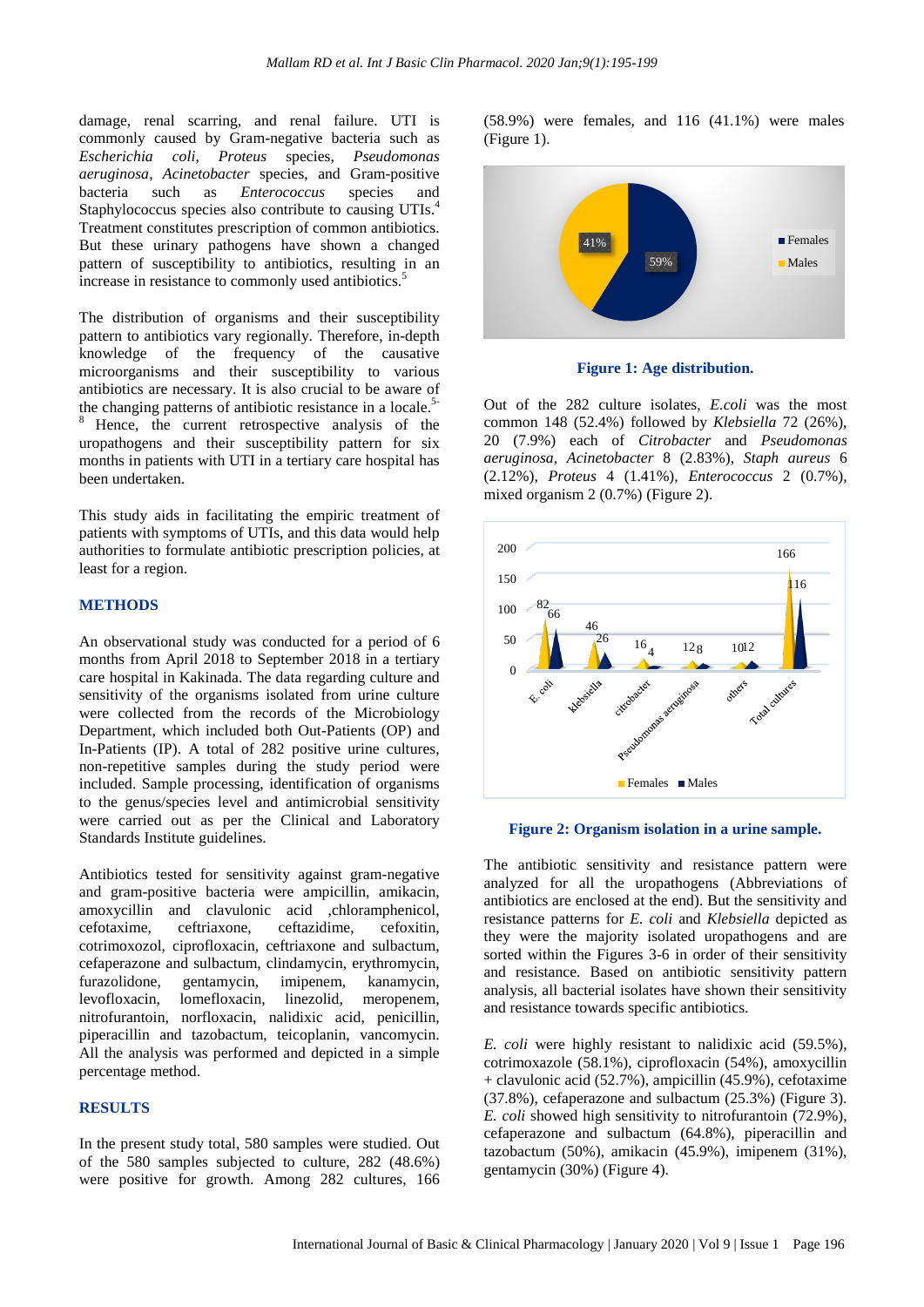

### **Figure 3:** *E. coli* **resistance pattern.**

NA- nalidixic acid, COT- cotrimoxazole, CIP- ciprofloxacin, AMC- amoxicillin and clavulanic acid, AMP- ampicillin, CTXcefotaxime, CFS- cefaperazone and salbactum, IPM- imipenem, PIT- piperacillin and tazobactum, CTR- ceftriaxone, NXnorfloxacin, LE- levofloxacin, GEN- gentamycin, AKamikacin, NIT- nitrofurantoin, TEI- teicoplanin.



#### **Figure 4:** *E. coli* **sensitivity pattern.**

NIT- nitrofurantoin, CFS- cefaperazone and salbactum, PITpiperacillin and tazobactum, AK- amikacin, IPM- imipenem, GEN- gentamycin, , COT- cotrimoxazole , CTX- cefotaxime , CTR- ceftriaxone, LE- levofloxacin, CIP- ciprofloxacin, NAnalidixic acid, NX- norfloxacin, AMP- ampicillin, AMCamoxicillin and clavulanic acid, MRP- meropenem, CAZceftazidime, VA- vancomycin.



#### **Figure 5:** *Klebsiella* **resistance pattern.**

AMC- amoxicillin and clavulanic acid, COT- cotrimoxazole , NA- nalidixic acid, AMP- ampicillin, CTX- cefotaxime, CIPciprofloxacin, NIT- nitrofurantoin, AK- amikacin, CFScefaperazone and salbactum, PIT- piperacillin and tazobactum, CTR- Ceftriaxone, GEN- Gentamycin, IPM- Imipenem, NX-Norfloxacin, LE- Levofloxacin.

*Klebsiella* were highly resistant to amoxycillin and clavulonic acid (77.7%), cotrimoxazole (50%), nalidixic acid (41.6%), ampicillin (44.4%), cefotaxime (27.7%), ciprofloxacin (25%) (Figure 5).

*Klebsiella* showed high sensitivity to cefaperazone + sulbactum (72.2%), amikacin (58.3%), nitrofurantoin  $(55.5\%)$ , piperacillin + tazobactum  $(52.7\%)$ , imipenem and cotrimoxazole (38.8%) (Figure 6).



#### **Figure 6:** *Klebsiella* **sensitivity pattern.**

CFS- cefaperazone and salbactum, AK- amikacin, NITnitrofurantoin, PIT- piperacillin and tazobactum, COTcotrimoxazole , IPM- imipenem, CIP- ciprofloxacin , LElevofloxacin, GEN- gentamycin, CTR- ceftriaxone, NAnalidixic acid , CTX- cefotaxime, NX- norfloxacin,, MRPmeropenem, TEI- teicoplanin.

#### **DISCUSSION**

The current study has been conducted to evaluate the spectrum and antibiotic resistance pattern of uropathogens causing UTI and to provide a basis for appropriate antimicrobial therapy in patients with UTI. In this study, UTI was reported from 58.9% females and 48.1% males, which was similar to the findings by Bose et al, who reported UTI from 65.82% females and 34.18% males.<sup>9</sup> Female preponderance reported from various studies which were similar to this study: (58.28%) were female and (41.72%) were male by Rajabnia et al, (62.42%) females and (37.67%) males by Gupta et al, 65.82% females and  $34.18\%$  males by Bose et al.<sup>9</sup>

Most common organism isolated in this study were gramnegative bacteria like *E. coli* with 52.4% followed by *Klebsiella* with 26%, 20 (7.9%) each of *Citrobacter* and *pseudomonas aeruginosa, Acinetobacter* 8 (2.83%), *Staph aureus* 6 (2.12%), *Proteus* 4 (1.41%), *Enterococcus* 2 (0.7%), mixed organism 2 (0.7%). The percentage of bacterial species isolated in other studies also showed similar results (Hooton et al, 1996; García-Morúa et al, 2009).<sup>1,9-12</sup> A study conducted by Garcia-Morŭa et al, showed that *E. coli* was the commonest organism in UTI (24.7%), followed by Candida albicans (23.7%) among Mexican population group (Das et al).<sup>13,14</sup>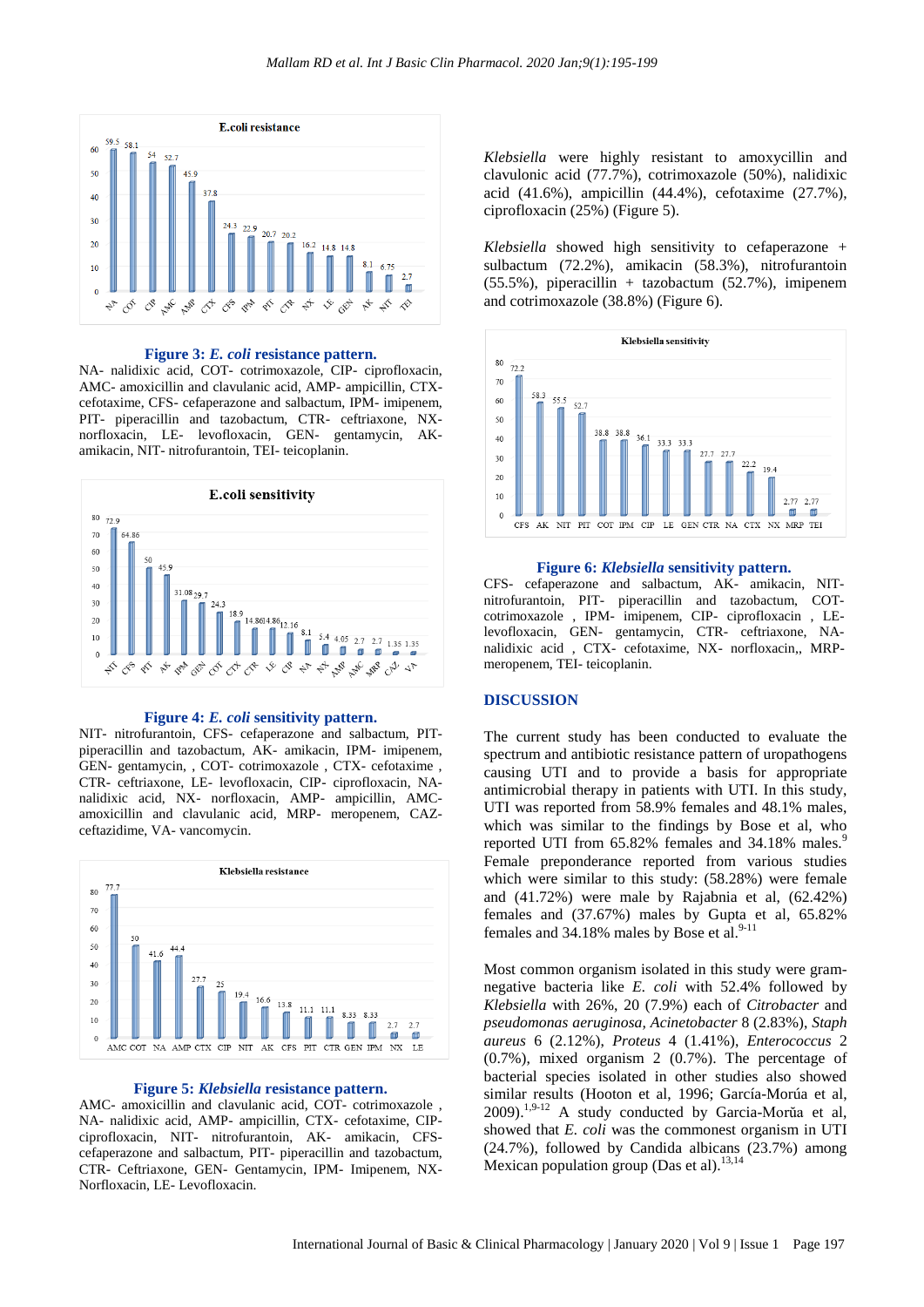The sensitivity and resistance patterns of *E. coli* strains causing UTI vary considerably between regions and countries. Overall, gram-negative isolates showed higher resistance in the present study. This study revealed that among gram-negative bacteria, the most common strains *E. coli* and *Klebsiella* showed high resistance to commonly used empirical antibiotics like nalidixic acid, cotrimoxazole, fluoroquinolones, amoxicillin and clavulanate, cephalosporins, and other widely used antibiotics. These findings were not so similar to previous studies conducted in India, where they showed higher resistance to fluoroquinolones, cephalosporins and amoxypencillins (Akram et al and Aypak et al). 15,16 A comparable result was obtained from the study conducted by Shalini et al, Amoxicillin clavulanate showed high resistance against *E. coli* (83.3%), which is similar to the observation made by Shalini et al.<sup>17</sup>

In this current study, authors found that most *E. coli* and *Klebsiella* isolated in culture were susceptible to nitrofurantoin, cefoperazone-sulbactam, piperacillintazobactam, aminoglycosides (amikacin, gentamycin), imipenem and  $3<sup>rd</sup>$  generation cephalosporin's (cefotaxime, ceftriaxone). This pattern of antibiotic resistance has severe implications for developing countries with a more extended hospital stay and the search for more 'highpowered' and expensive antimicrobials. The resistance profile of the bacteria may be due to irrational use of antibiotics, practices of self-medication, antibiotics misuse and abuse. It can be overcome or minimized by implementing rational prescribing practices like the use of lower antibiotics with limited spectrum to which the organism is susceptible rather than resorting to prescribing higher antibiotics with a wide spectrum.<sup>6</sup> Empirical antibiotics are prescribed for patients who present with UTI, and which should be changed once the antibiotic sensitivity pattern is available. Antibiotic stewardship programs should be initiated mainly to reduce inappropriate usage of antibiotics, reduction in costs and the reduction in the incidence of antimicrobial resistance.

Limitations of the study was included all types of UTI which could be a limitation. It would have been better if the analysis was done by differencing the UTI into complicated and uncomplicated. Data collected from records of microbiology department was written manually which can be manipulated and the other limitation was the short study period.

### **CONCLUSION**

As the resistance to fluoroquinolones, penicillin, and cephalosporins are being increased, the feasibility of the empirical treatment of UTI with nitrofurantoin should be considered. This study fortifies the need for continuous local surveillance of bacterial antimicrobial resistance. So, prior culture reports and institutional antibiograms are necessary for prescribing antibiotics rationally. There is also a need for a comprehensive Antibiotic Stewardship

Programme in this hospital setting, while the public should be educated on the consequences of indiscriminate use of antibiotics.

### **ACKNOWLEDGEMENTS**

Authors would like to thanks to their Professor and HOD of Pharmacology, Dr. Usha Kiran and also the faculty of the Microbiology department for their support during the study.

*Funding: No funding sources Conflict of interest: None declared Ethical approval: Not required*

### **REFERENCES**

- 1. Maheswary D, Saikumar C. Profile of urinary tract infections and resistance patterns in a tertiary care hospital in India. Int J Curr Microbiol App Sci. 2018;7(3):506-12.
- 2. Khoshbakht R, Salimi A, Aski HS, Keshavarzi H. Antibiotic susceptibility of bacterial strains isolated from urinary tract infections in Karaj, Iran. Jundishapur J Microbiol. 2012;6(1):86-90.
- 3. Abejew AA, Denboba AA, Mekonnen AG. Prevalence and antibiotic resistance pattern of urinary tract bacterial infections in Dessie area, North-East Ethiopia. BMC Res Notes. 2014;7(1):687.
- 4. Thass N, Kumar M, Kaur R. Prevalence and antibiogram of bacterial pathogens causing urinary tract infection in a tertiary care hospital. Intern J Med Sci Pub Health. 2019;8(1):53-8.
- 5. Somashekara SC, Deepalaxmi S, Jagannath N, Ramesh B, Laveesh MR, Govindadas D. Retrospective analysis of antibiotic resistance pattern to urinary pathogens in a Tertiary Care Hospital in South India. J Basic Clin Pharma. 2014;5(4):105.
- 6. Shanmugapriya S, Saravanan T, Janani K. Antibiotic sensitivity pattern to urinary tract infections in a tertiary care hospital in South India. Int J Basic Clin Pharmacol. 2017;6(6):1445-50.
- 7. Thomas T, Tony RL, Thomas A, Santhosh SV, Gomathi M, Suresh A, et al. Antibiotic Resistance Pattern in Urinary Tract Infection during Pregnancy in South Indian Population. Asian J Pharmac. 2018;12(2):S625-30.
- 8. Badhan R, Singh DV, Badhan LR, Kaur A. Evaluation of bacteriological profile and antibiotic sensitivity patterns in children with urinary tract infection: A prospective study from a tertiary care center. Ind J Urol: IJU: J Urol Soci Ind. 2016;32(1):50.
- 9. Bose M, Basu R. Antibiotic resistance pattern of urinary isolates in a tertiary care hospital in berhampore, west Bengal. J Evolut Med Dental Sci. 2018;7(31):3466-71.
- 10. Rajabnia M, Bahadoram M, Fotoohi A, Mohammadi M. Antibiotic resistance patterns of urinary tract